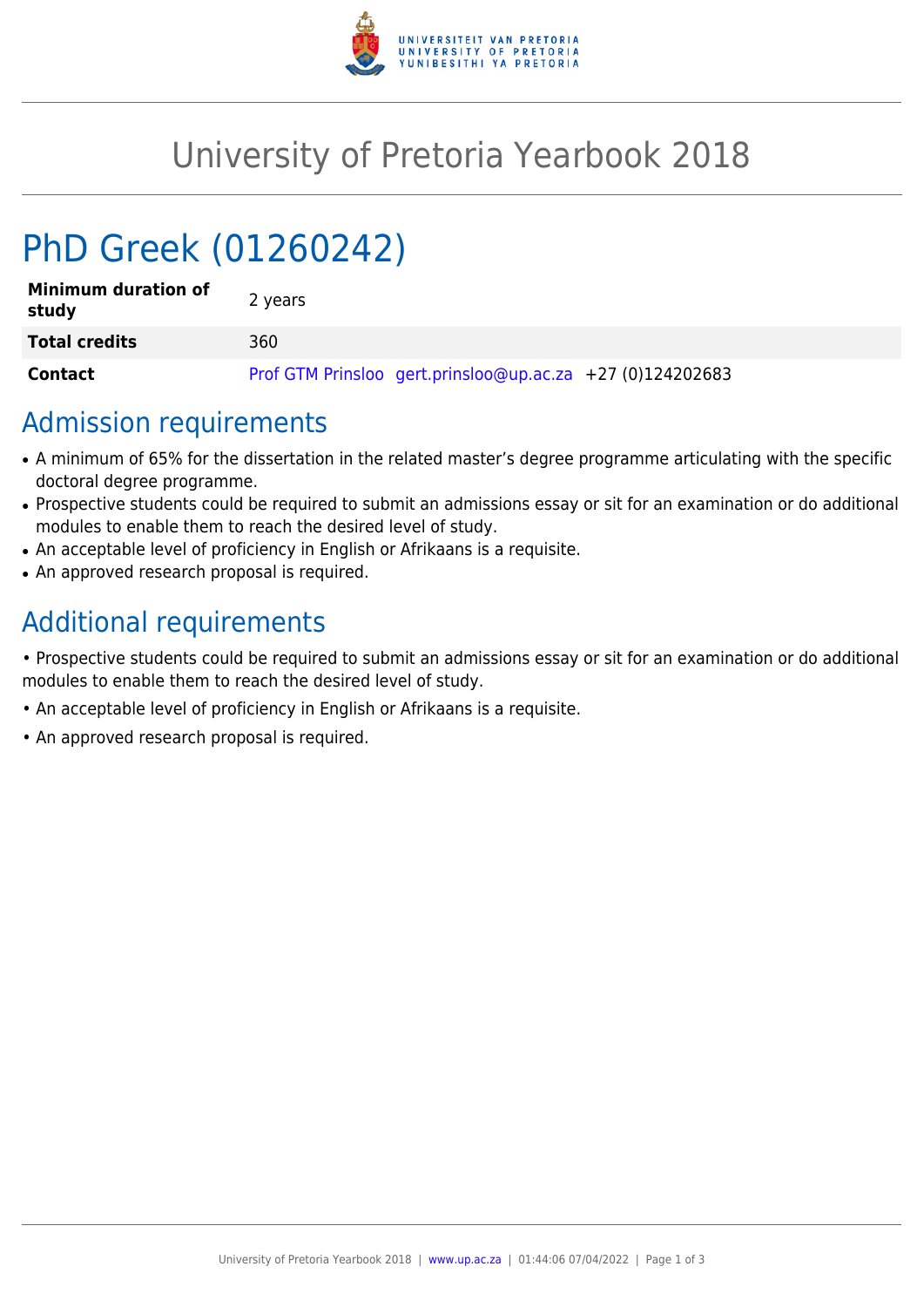

## Curriculum: Year 1

**Minimum credits: 360**

#### **Core modules**

#### **Thesis: Greek 991 (GRK 991)**

| <b>Module credits</b>         | 360.00                                      |
|-------------------------------|---------------------------------------------|
| <b>Prerequisites</b>          | No prerequisites.                           |
| Language of tuition           | Afrikaans and English are used in one class |
| <b>Department</b>             | Ancient and Modern Languages and Cultures   |
| <b>Period of presentation</b> | Year                                        |